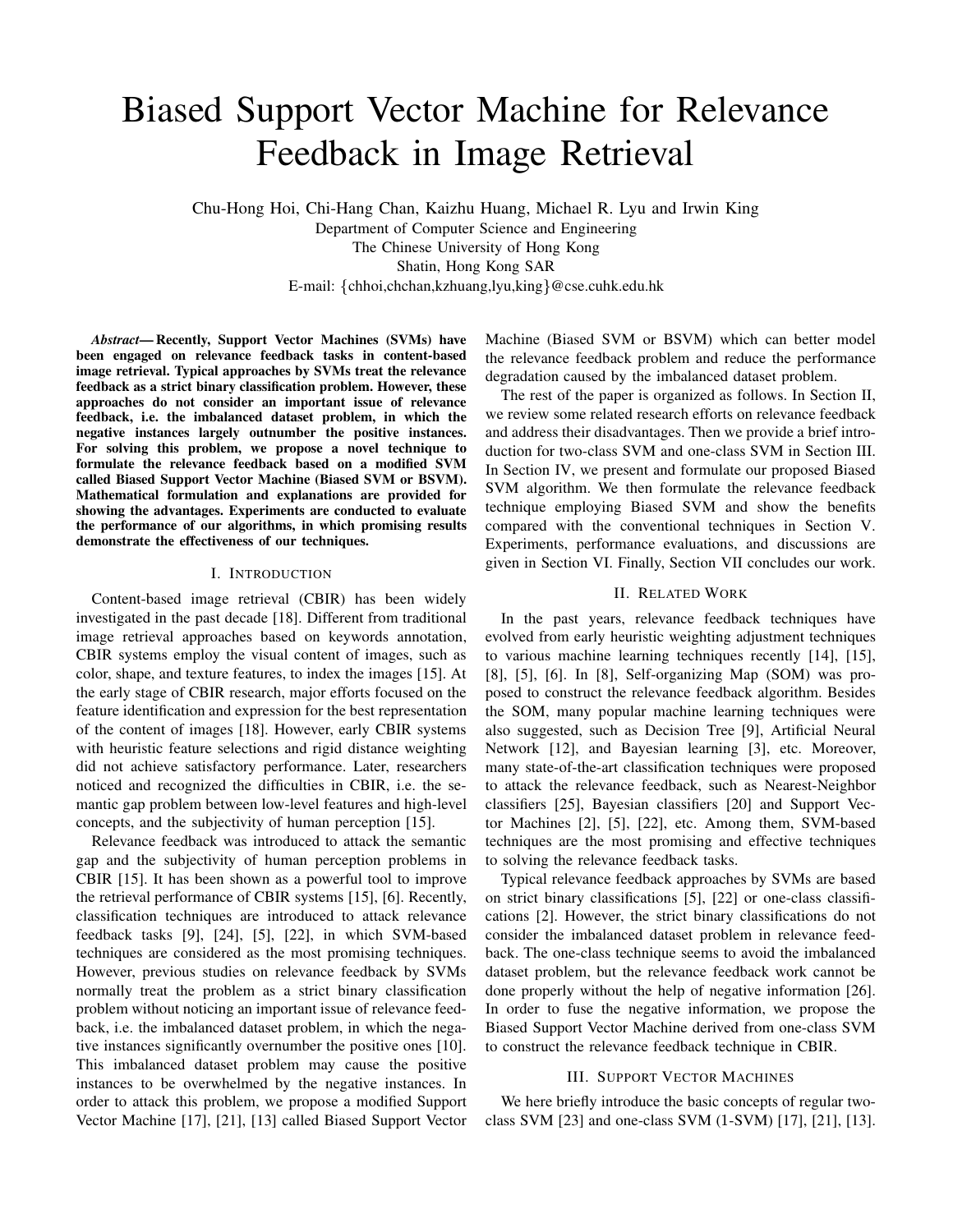SVMs implement the principle of structural risk minimization by minimizing Vapnik-Chervonenkis dimensions [23]. On pattern classification problems, SVMs provide very good generalization performance in empirical applications.

Let us discuss SVMs in a binary classification case. Generally speaking, a binary classification problem can be formalized as a task to estimate a function  $f : \mathbb{R}^m \to \{-1, +1\}$ based on independent identically distributed (i.i.d.) data  $({\bf x}_1, y_1), ..., ({\bf x}_l, y_l) \in \mathcal{X} \times Y, \quad Y = \{-1, +1\}$  [16]. Here, the training instances are vectors in some space  $\mathcal{X} \subseteq \mathbb{R}^m$  and  $l$  is the number of training instances. The goal of the learning process is to find an optimal decision function  $f$  which can classify the unseen data  $x$  correctly. In theory, the goal is to find the optimal function  $f$  with the smallest risk

$$
R[f] = \int_{\mathcal{X}} L(f, \mathbf{x}, y) \, dP(\mathbf{x}, y) \,, \tag{1}
$$

where  $P$  is the probability measure for the generation of the training data and *L* is a loss function. In the simplest form, the goal of learning in SVMs is to find a hyperplane with the maximum margin (see Fig. 1). The vectors closest to the hyperplane are called support vectors.



Fig. 1. The linear separating hyperplane of SVMs for separable data: The circles and crosses are called positive instances and negative instances, respectively. The circles and the crosses on the two solid lines are called support vectors. The dashed line between the two solid lines is called the decision hyperplane.

More generally, the training data in the original space  $\mathcal X$  can The be projected to a higher dimensional feature space  $\mathcal F$  which is spanned by a mapping function  $\Phi$ . The mapping function corresponds to a Mercer kernel  $k(\mathbf{x}, \mathbf{y}) = (\Phi(\mathbf{x}) \cdot \Phi(\mathbf{y}))$  which implicitly computes the dot product in  $\mathcal F$ . Hence, the goal of SVMs is to find the optimal separating hyperplane depicted by a vector w in the feature space  $\mathcal F$  with the following form

$$
f(\mathbf{x}) = \mathbf{w} \cdot \Phi(\mathbf{x}).\tag{2}
$$

The task for finding the optimal hyperplane turns out to be solving the primal optimization problem in the form of soft margin SVMs (also called  $\nu$ -SVM [16]):

$$
\min_{\mathbf{w}\in\mathcal{F}} \qquad \frac{1}{2} \|\mathbf{w}\|^2 - \nu \rho + \frac{1}{l} \sum \xi_i \tag{3}
$$

$$
s.t. \t y_i(\mathbf{w} \cdot \Phi(\mathbf{x}_i)) \ge \rho - \xi_i \t (4)
$$

$$
\xi_i \geq 0, \rho \geq 0, \quad i = 1, ..., l,
$$
 (5)

where  $\xi_i$  represent the margin errors for the non-separable training data. When the margin errors  $\xi = 0$ , one can show that the two classes are separated by a margin with  $2\rho/\|\mathbf{w}\|$ from Eq. (4). By introducing the Lagrange multipliers, the optimization problem can be shown with the dual form as follows [16], [23]:

$$
\max_{\alpha} \qquad -\frac{1}{2} \sum_{i,j} \alpha_i \alpha_j y_i y_j k(\mathbf{x}_i, \mathbf{x}_j)
$$
\n
$$
s.t. \qquad \sum_{i} \alpha_i y_i = 0 , \qquad (6)
$$

$$
0 \le \alpha_i \le \frac{1}{l} \,,\tag{7}
$$

$$
\sum_{i} \alpha_i \ge \nu, \quad i = 1, 2, \dots, l \tag{8}
$$

1-SVMs are derived from classical SVMs for solving density estimation problems. In typical formulations of 1-SVMs, only positive instances are considered for estimating the density of the data. There are two kinds of different formulations of 1-SVMs in the literature [17], [21]. Here, we choose to illustrate the sphere-based approach with an explicit and good geometric property. Fig. 2 illustrates an example of - -SVMs.



Fig. 2. The sphere hyperplane in 1-SVM for constructing the smallest soft sphere that contains most of the positive instances. The circles represent the positive instances.

The optimal decision function of the sphere-based approach of 1-SVMs can be found by solving the optimization problem as follows [17], [21]:

$$
\min_{R \in \mathbb{R}, \mathbf{c} \in \mathcal{F}} \qquad R^2 + \frac{1}{\nu l} \sum_{i} \xi_i \tag{9}
$$

$$
s.t. \qquad \|\Phi(\mathbf{x}_i) - \mathbf{c}\|^2 \le R^2 + \xi_i,
$$
 (10)

$$
\xi_i \ge 0 \quad i = 1, \dots, l \tag{11}
$$

Here,  $\nu \in (0,1]$  is a parameter to control the tradeoff between the radius of the hyper-sphere and the number of positive training instances.

## IV. BIASED SUPPORT VECTOR MACHINE

In order to incorporate the negative information, we propose the Biased Support Vector Machine derived from 1-SVMs for overcoming the imbalance problem of relevance feedback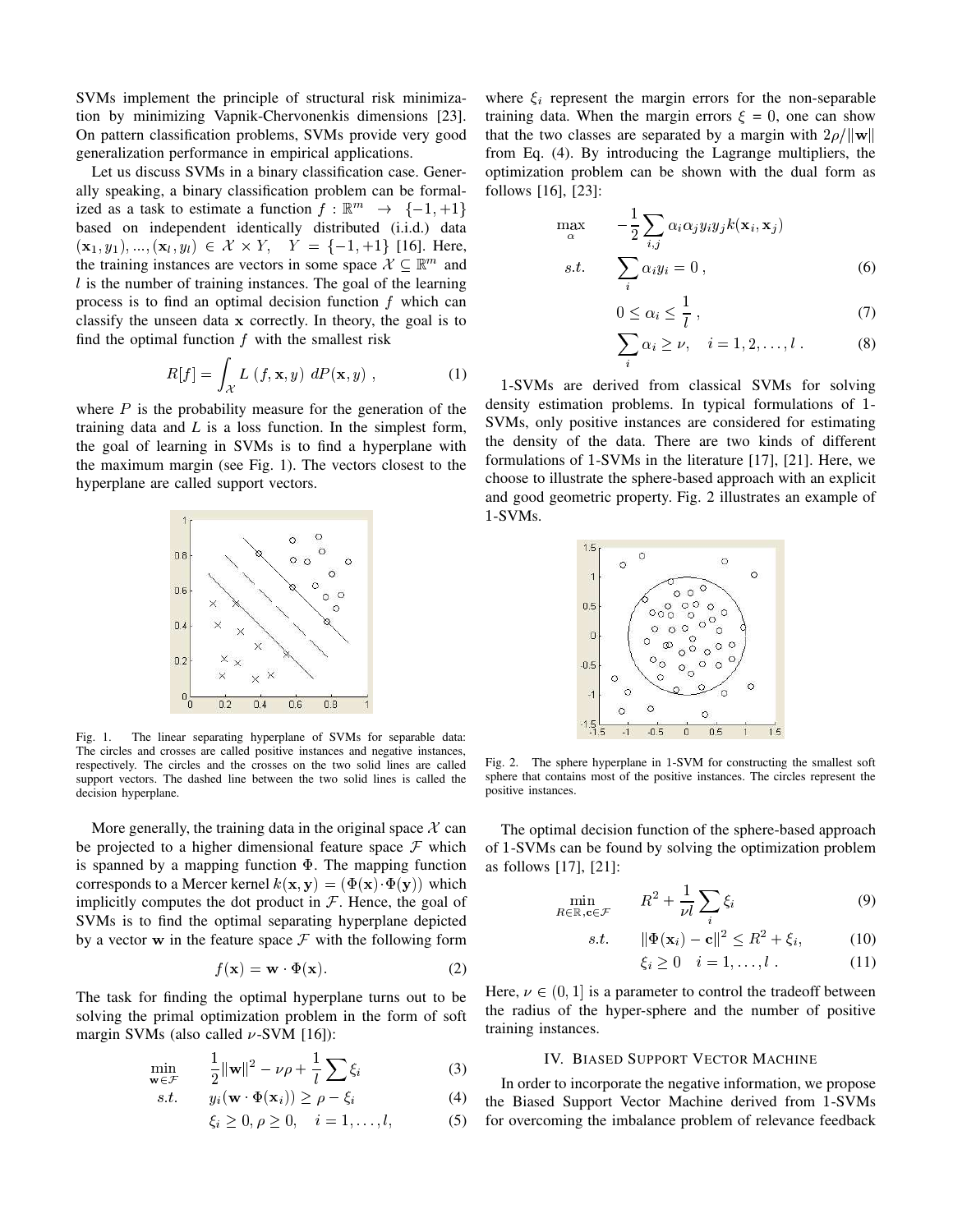tasks. Our strategy is to describe the data by employing a pair of sphere hyperplanes in which the inner one captures most of the positive instances while the outer one pushes out the negative instances. Therefore, the goal of our problem is to find an optimal sphere hyperplane which not only can contain most of the positive data but also can push most of the negative data out of the sphere. The problem is visually illustrated in Fig. 3. The dashed sphere in the figure is the desired spherehyperplane in our goal. The task can be formulated as an optimization problem and the mathematical formulation of our technique are given as follows.



Fig. 3. The sphere hyperplane of BSVM. The circles and the crosses represent the positive instances and the negative instances, respectively. The dashed sphere is the decision hyperplane.

Let us consider the following training data:

$$
(\mathbf{x}_1, y_1), \ldots, (\mathbf{x}_l, y_l) \in \mathbb{R}^m \times Y, \quad Y = \{-1, +1\}
$$
 (12)

where l is the number of training instances and m is the  $\mu$ <sup>Whe</sup> dimension of the input space.

The objective function for finding the optimal spherehyperplane can be formulated below:

$$
\min_{R \in \mathbb{R}, \rho \in \mathbb{R}, c \in \mathcal{F}} \qquad bR^2 - \rho + \frac{1}{\nu l} \sum_{i=1}^{l} \xi_i \tag{13}
$$

s.t. 
$$
y_i(||\Phi(\mathbf{x}_i) - \mathbf{c}||^2 - R^2) \le -\rho + \xi_i
$$
, (14)

$$
b > 0, \rho \ge 0, 0 \le \nu \le 1, \xi_i \ge 0, \quad (15)
$$

where  $\xi_i$  are the slack variables for margin errors,  $\Phi(\mathbf{x}_i)$  is  $\mathbf{S}^{\mathsf{T}}$ the mapping function,  $c$  is the center of the optimal spherehyperplane, and  $b$  is a parameter to control the bias.

The optimization task can be solved by introducing the Lagrange multipliers:

$$
L(R, \xi, c, \alpha, \beta, \lambda) = bR^2 - \rho + \frac{1}{\nu l} \sum_{i=1}^{l} \xi_i - \sum_{i=1}^{l} \beta_i \xi_i - \lambda \rho
$$
  
When  

$$
+ \sum_{i=1}^{l} \alpha_i [y_i (||\Phi(\mathbf{x}_i) - \mathbf{c}||^2 - R^2) + \rho - \xi_i].
$$

we obtain the following equations:

$$
2R(b - \sum_{i=1}^{l} y_i \alpha_i) = 0 \quad \Rightarrow \quad \sum_{i=1}^{l} y_i \alpha_i = b \tag{17}
$$

$$
\frac{1}{\nu l} - \alpha_i - \beta_i = 0, \Rightarrow 0 \le \alpha_i \le \frac{1}{\nu l} ; \quad (18)
$$

$$
\sum_{i=1}^{l} 2\alpha_i y_i (\Phi(\mathbf{x}_i) - \mathbf{c}) = 0 \quad \Rightarrow \quad \mathbf{c} = \frac{1}{b} \sum_{i=1}^{l} \alpha_i y_i \Phi(\mathbf{x}_i) (19)
$$

$$
-1 + \sum_{i=1}^{l} \alpha_i - \lambda = 0 \Rightarrow \sum_{i=1}^{l} \alpha_i \ge 1. \tag{20}
$$

By substituting the above derived results to the objective function in Eq. (16), the dual of the primal optimization can be shown to take the form

$$
\max_{\alpha} \qquad \sum_{i} \alpha_i y_i k(\mathbf{x}_i, \mathbf{x}_i) - \frac{1}{b} \sum_{i,j} \alpha_i \alpha_j y_i y_j k(\mathbf{x}_i, \mathbf{x}_j) (21)
$$

$$
s.t. \qquad \sum_{i} \alpha_i y_i = b \tag{22}
$$

$$
0 \le \alpha_i \le \frac{1}{\nu l} \,,\tag{23}
$$

$$
\sum_{i} \alpha_i \ge 1, \quad i = 1, 2, \dots, l \tag{24}
$$

This dual problem can be solved by Quadratic Programming (QP) techniques [11]. Then, the resulting decision function takes the form

$$
f(x) = sgn(R^2 - ||\Phi(x) - c||^2), \qquad (25)
$$

where c can be obtained from Eq. (19) and  $R$  can be solved by support vectors. Based on the decision function, we can know the instances inside the sphere hyperplane will be predicted as positive, and negative otherwise.

## V. RELEVANCE FEEDBACK USING BSVM

#### *A. Advantages of BSVM in Relevance Feedback*

From the above formulations, one may see that the optimization in Eq.  $(21)$  is similar to the one in the  $\nu$ -SVM. Now, we show the mathematical differences compared with regular SVMs and the advantages of our BSVM from a geometric perspective for solving the relevance feedback problems.

From the results of mathematic deduction in the optimization function, we see that BSVM is with the following constraint from Eq. (22)

$$
\sum_{i} \alpha_{i} y_{i} = b . \qquad (26)
$$

When replacing  $y_i$  with  $+1$  for the positive class and  $-1$  for the negative one, the constraint can be written as

$$
\sum_{i \in S^+} \alpha_i - \sum_{i \in S^-} \alpha_i = b \tag{27}
$$

Let us take the partial derivative of L with respect to R,  $\xi_i$ , c where  $S^+$  denotes the positive class and  $S^-$  denotes the and  $\rho$ , respectively. By setting their partial derivatives to zero, negative one. However, in the regular SVMs ( $\nu$ -SVM), the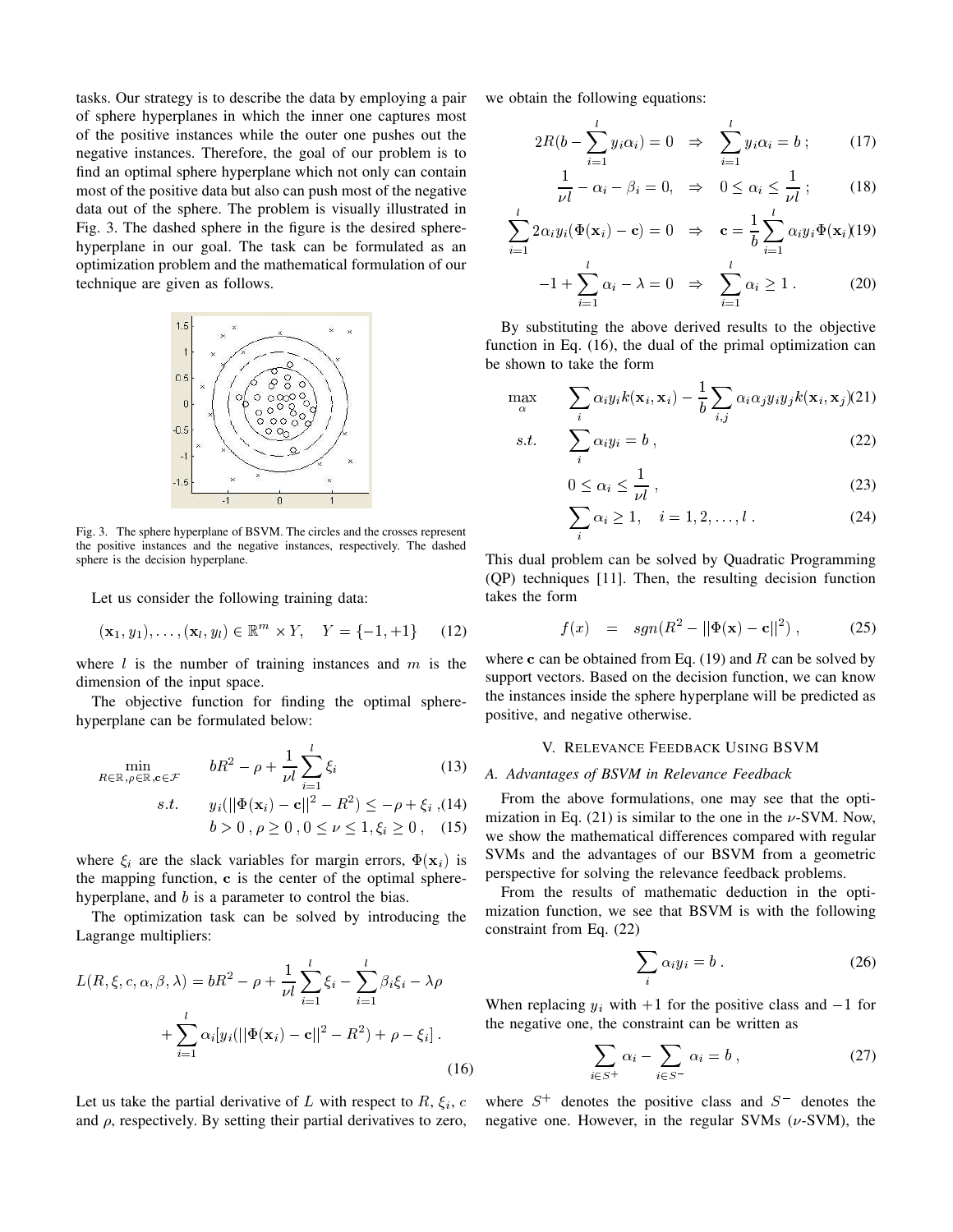

Fig. 4. Decision boundaries of three classification methods with the same kernels (RBF) and parameters ( $\gamma$ =0.1): (a)  $\nu$ -SVM, (b) 1-SVM, (c) BSVM. The circles and crosses represent the positive and negative instances, respectively. The boundaries of the shadow regions represent the decision boundaries.

constraint is with the form

$$
\sum_{i \in S^+} \alpha_i - \sum_{i \in S^-} \alpha_i = 0 \tag{28}
$$

The difference indicates that the weight allocated to the positive support vectors in BSVM will be larger than the negative ones when setting a positive bias factor  $b$ . This can be useful for solving the imbalance dataset problem. However,  $\nu$ -SVM treat the two classes without any bias, which is not effective enough to model the relevance feedback problem.

Moreover, we can also see the difference from the geometric perspective. Fig. 4 provides a comparison of the decision boundaries of regular SVM, 1-SVM and BSVM on the synthetic data with the same kernels (Radial Basis Function) and parameters ( $\gamma$ =0.1). We can see that the geometric property of BSVM is better than  $\nu$ -SVM and 1-SVM. BSVM can describe the data in a cluster behavior by the sphere-based boundary and can flexibly control the weight of the positive class for the imbalanced dataset problem by setting a bias factor. Therefore, compared with the  $\nu$ -SVM and 1-SVM, BSVM is more reasonable and more effective to model the relevance feedback tasks.

# *B. Relevance Feedback Algorithm By BSVM*

From the above comparisons, we have shown the benefits of BSVM for solving relevance feedback issues. Here, we describe how to formulate the relevance feedback algorithm by employing the BSVM technique. Applying SVMs based techniques in relevance feedback is similar to the classification task. However, the relevance feedback needs to construct an evaluation function to produce the relevance value of the retrieval instances. From the decision function in Eq. (30), we build the evaluation function by substituting the derived result in Eq. (19)

$$
f(\mathbf{x}) = R^2 - ||\Phi(\mathbf{x}) - \mathbf{c}||^2
$$
  
=  $R^2 - ||\Phi(\mathbf{x}) - \frac{1}{b} \sum_{i=1}^{l} \alpha_i y_i \Phi(\mathbf{x}_i)||^2$ , (29)

where the radius  $R$  can be solved by a set of support vectors. However, for the relevance evaluation purpose, constant values can be eliminated. Then, the evaluation function can be shown to take the following concise form

$$
f(\mathbf{x}) = \frac{2}{b} \sum_{i} \alpha_i y_i k(\mathbf{x}_i, \mathbf{x}) - k(\mathbf{x}, \mathbf{x}) \,. \tag{30}
$$

Once the parameters  $\alpha_i$  are solved in Eq. (21), the evaluation function can be constructed. Consequently, we can rank the images based on the scores of the evaluation function  $f(\mathbf{x})$ . The images with higher scores will be more likely to be chosen as the targets.

## VI. EXPERIMENTS

In the experiments, we compare the performance of three different algorithms for relevance feedback:  $\nu$ -SVM, 1-SVM and our proposed BSVM. The experiments are evaluated both on a synthetic dataset as well as two real-world image datasets.

### *A. Datasets*

*1) A Synthetic Dataset:* We generate a synthetic dataset to simulate the real-world image dataset. The dataset consists 40 categories, each of which contains 100 data points randomly generated by 7 Gaussians in a 40-dimensional space. The means and covariance matrices for the Gaussians in each category are randomly generated in the range of  $[0,10]$ .

*2) COREL Image Datasets:* The real-world images are chosen from the COREL image CDs. We organize two datasets which contain various images with different semantic meanings, such as *antique*, *aviation*, *balloon*, *botany*, *butterfly*, *car* and *cat*, etc. One of the datasets is with 20 categories (20-Cat) and another is with 50 categories (50-Cat). Each category includes 100 images belonging to the same semantic class.

## *B. Image Representation*

For the real-world image retrieval, the image representation is an important step for evaluating the relevance feedback algorithms. We extract three different features to represent the images: color, shape and texture.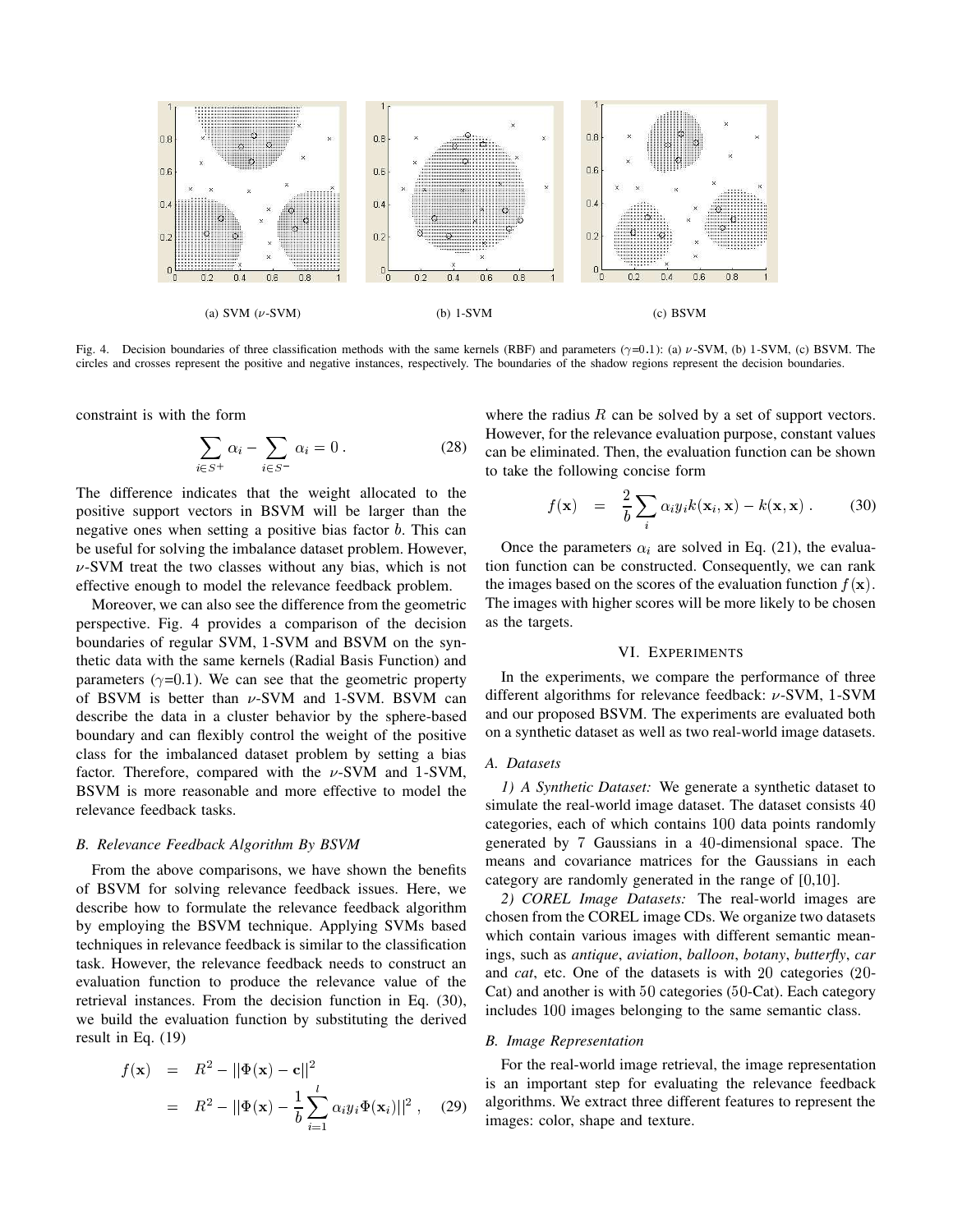The color feature engaged is the color moment since it is closer to human natural perception. We extract three moments: color mean, color variance, and color skewness in each color channel (H, S, and V), respectively. Thus, a  $9$ -dimensional color moment is employed as the color feature in our experiments.

We employ the edge direction histogram as the shape feature in our experiments [7]. Canny edge detector is applied to obtain the edge images. From the edge images, the edge direction histogram can then be computed. The edge direction histogram is quantized into 18 bins of 20 degrees each, hence an 18-dimensional edge direction histogram is used to represent the edge feature.

We apply the wavelet-based texture feature for its effectiveness [19]. We perform the Discrete Wavelet Transformation (DWT) on the gray images employing a Daubechies-4 wavelet filter [19]. In total, we perform 3-level decompositions and obtain ten subimages in different scales and orientations. Then, we choose nine subimages with most of the texture information and compute the entropy of each subimage. Hence, a 9-dimensional wavelet-based texture feature is obtained to describe the texture information for each image.

## *C. Experimental Results*

In the following, we present the experimental results by three algorithms on both the synthetic data and the real-world images. For the purpose of objective measure of performance, we assume that the query judgement is defined on the image categories [22]. The metric of evaluation is the *Average Precision* which is defined as the average ratio of the number of relevant images of the returned images over the total number of the returned images.

In the experiments, a category is first picked from the database randomly, and this category is assumed to be the user's query target. The system then improves retrieval results by relevance feedbacks. In each iteration of the relevance feedback process, 10 instances are picked from the database and labelled as either positive or negative based on the ground truth of the database. For the first iteration, two positive instances and eight negative instances are randomly picked, and all three methods are applied with the same set of initial data points. For the iterations afterward, each method selects 10 instances closest to the decision boundaries. In the retrieval process, the instances in the positive region are selected and ranked by their distances from the boundaries. The precision of each method is then recorded, and the whole process is repeated for 200 times to produce the average precision in each iteration for each method.

The algorithms implemented in our experiments are based on modifying the codes in the *libsvm* library [1]. We notice that the experimental settings are important to impact on the evaluation results. To enable an objective measure of performance without bias, we choose the same kernels and parameters for all the settings. All the kernels are based on Radial Basis Function (RBF) which outperforms other kernels in the experiments.

The first evaluation is on the synthetic dataset. Fig. 5 shows the evaluation results of top-30 returned results. We can observe that BSVM outperforms the other approaches. The 1-SVM achieves the worst performance without considering the negative information.



Fig. 5. Experimental results on the synthetic dataset



Fig. 6. Experimental results on the 20-Cat image dataset



Fig. 7. Experimental results on the 50-Cat image dataset

The second evaluation is on the real-world datasets. Fig. 6 and Fig. 7 show the evaluation results on the 20-Cat dataset and 50-Cat dataset, respectively. From the results on the real-world datasets, we can see our proposed BSVM also outperforms the other approaches. However, we notice that the performance of 1-SVM in the beginning feedback steps